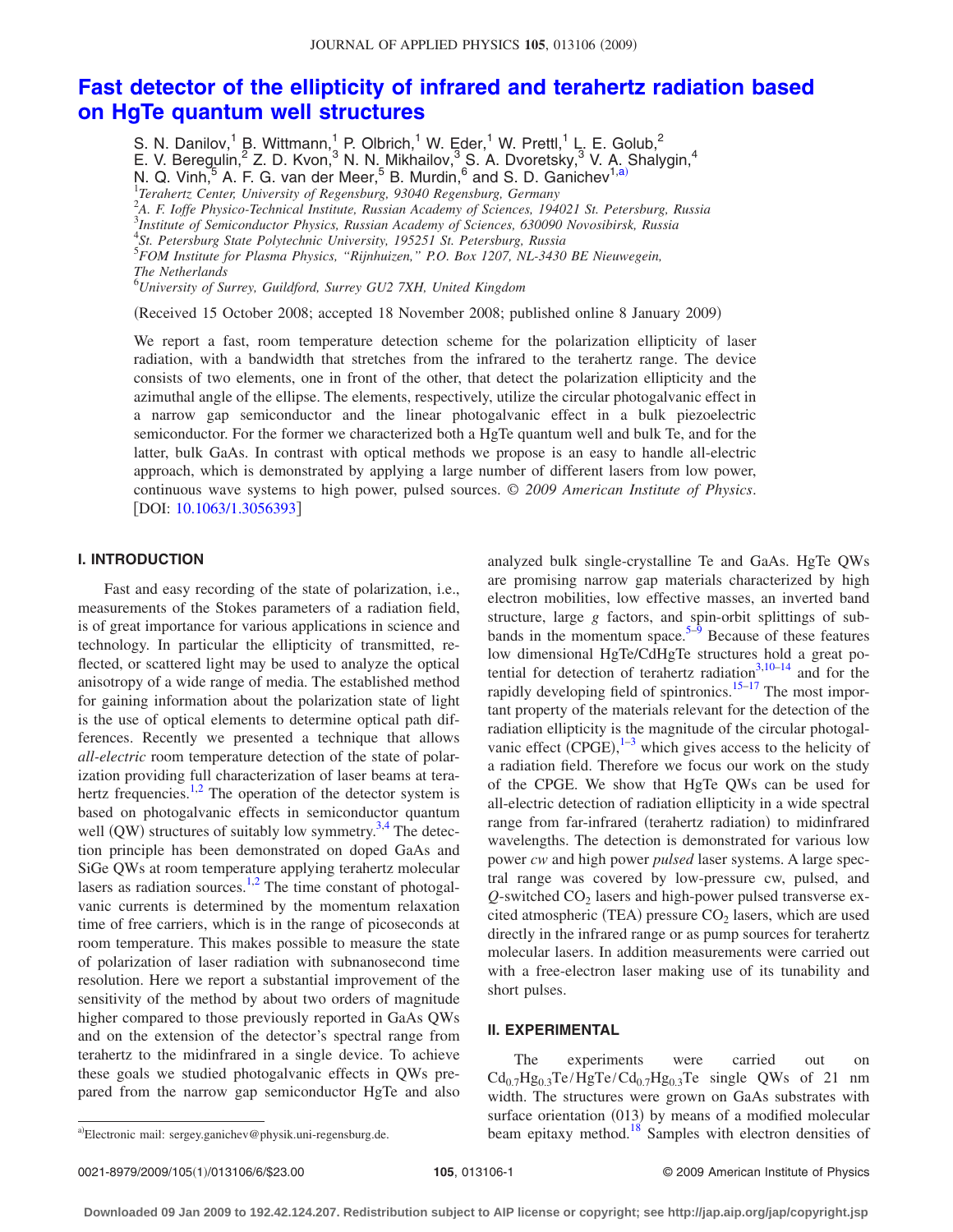<span id="page-1-0"></span>

FIG. 1. Helicity dependence of the photoresponse normalized by the radiation power  $V_x/P$  in a (013)-grown HgTe QW at room temperature. The signals are obtained at  $\lambda = 77$   $\mu$ m applying pulsed radiation of NH<sub>3</sub> terahertz laser. The full line is a fit after Eq.  $(1)$  $(1)$  $(1)$ . The inset shows the experimental geometry. On top of the figure polarization ellipses corresponding to various phase angles  $\varphi$  are plotted viewing from the direction toward which the wave approaches.

 $9 \times 10^{11}$  cm<sup>-2</sup> and mobility  $2.5 \times 10^4$  cm<sup>2</sup>/V s are studied at room temperature. We used square shaped samples of  $5 \times 5$  mm<sup>2</sup> size. Two pairs of contacts (along directions *x* and *y*) were centered in the middle of cleaved edges parallel to the intersection of the (013) plane and cleaved edge face  ${110}$  ${110}$  ${110}$  (see the inset in Fig. 1). To demonstrate the detector operation in the midinfrared spectral range, we used a  $Q$ -switched  $CO<sub>2</sub>$  laser covering the spectrum from 9.2 to 10.8  $\mu$ m with peak power *P* of about 1 kW and pulsed TEA- $CO<sub>2</sub>$  laser generating single 100 ns pulses of power up to  $100 \text{ kW}^3$  Besides gas lasers we used the output from the free electron laser "FELIX" at FOM-Rijnhuizen in the Netherlands at wavelengths between 5 and 17  $\mu$ m and power about  $100 \text{ kW}$ .<sup>19</sup> Making use of the frequency tunability and short pulse duration of this laser, we obtain the spectral behavior of the detector responsivity and demonstrated its time resolution. The output pulses of light from FELIX were chosen to be  $\approx$ 3 ps long, separated by 40 ns, in a train (or "macropulse") of duration of 7  $\mu$ s. The macropulses had a repetition rate of 5 Hz. For optical excitation in the terahertz range we used a cw optically pumped  $CH<sub>3</sub>OH$  laser with radiation wavelength of 118  $\mu$ m and power *P* of about 10 mW and high power pulsed optically pumped  $NH_3$ ,  $D_2O$ , and  $CH<sub>3</sub>F$  lasers.<sup>3</sup> Several lines of the pulsed laser with power ranging from 100 W to 100 kW in the wavelength range between  $\lambda = 76$  and 496  $\mu$ m have been applied.

To vary the ellipticity of the laser beam we used  $\lambda/4$ plates made of *x*-cut crystalline quartz in the terahertz range and a Fresnel rhomb in the midinfrared. The light polarization was varied from linear to elliptical. Rotating the polarizer varies the helicity of the light,  $P_{\text{circ}} = \sin 2\varphi$ , from  $P_{\text{circ}}$  $=-1$  (left-handed circular,  $\sigma$ <sub>-</sub>) to  $P_{\text{circ}}$ = +1 (right-handed circular,  $\sigma_{+}$ ) where  $\varphi$  is the angle between the initial linear polarization and the optical axis (c-axis) of the polarizer. In Fig.  $1$  (top) the shape of the polarization ellipse and the handedness of the radiation are shown for various angles  $\varphi$ .

Photogalvanic effects applied here for radiation detec-

tion generate an electric current, which we measure in homogeneously irradiated unbiased samples. The current is converted into a signal voltage by load resistors. The signal voltages were picked up from the detector across a *RL*  $= 50 \Omega$  load resistor for short radiation pulses. For cw irradiation we use a load resistance of 1 M $\Omega$ , which is much higher than the sample resistance. For pulsed lasers the signals were fed into amplifiers with voltage amplification by a factor of 100 and a bandwidth of 300 MHz and were recorded by a digital broadband (1 GHz) oscilloscope. For time resolved measurements the signal was picked up directly from the sample without amplification. For detection of cw laser radiation we modulated our beam with a chopper at modulation frequency of 225 Hz and used a low-noise preamplifier (100 times voltage amplification) and a lock-inamplifier for signal recording. We note that in this low modulation frequency case the high time resolution of the setup is not required.

# **III. DETECTION OF THE HELICITY APPLYING HgTe QWs**

With illumination of HgTe samples at normal incidence we detected in the in-plane *x*-direction a helicity dependent current signal. This is shown in Fig. [1](#page-1-0) for a measurement at room temperature obtained at  $77 \mu m$  wavelength and power  $P \propto 10$  kW of a pulsed NH<sub>3</sub> laser. Note that the measurement is dc coupled and no background subtraction has occurred. The signal changes direction if the circular polarization is switched from left- to right-handed and vice versa. The dependence on the helicity  $P_{\text{circ}}$  and in particular the change in sign demonstrate that the observed current  $j_x$  is due to the  $CPGE<sup>3</sup>$ . The voltage signal resulting from the photocurrent  $V_x \propto j_x$  is well described by

$$
V_x^{\text{HgTe}} = S(\omega)P \cdot P_{\text{circ}},\tag{1}
$$

<span id="page-1-1"></span>where  $S(\omega)$  denotes the strength of CPGE at radiation frequency  $\omega$  and, consequently, the sensitivity of this detector unit. The photogalvanic current is described by the phenomenological theory. It can be written as a function of the electric component of the radiation field  $E$  and the propagation direction  $\hat{e}$  in the following form:<sup>4,[17](#page-5-8)</sup>

<span id="page-1-2"></span>
$$
j_{\lambda} = \sum_{\rho} \gamma_{\lambda \rho} \hat{e}_{\rho} P_{\text{circ}} |E|^2 + \sum_{\mu, \nu} \chi_{\lambda \mu \nu} (E_{\mu} E_{\nu}^* + E_{\mu}^* E_{\nu}), \tag{2}
$$

where the first term on the right hand side being proportional to the helicity or circular polarization degree  $P_{\text{circ}}$  of the radiation represents the CPGE, while the second term corresponds to the linear photogalvanic effect  $(LPGE),$ <sup>[3](#page-5-1)</sup> which may be superimposed to the CPGE. The indices  $\lambda$ ,  $\rho$ ,  $\mu$ , and  $\nu$  run over the coordinate axes  $x$ ,  $y$ , and  $z$ . The second rank pseudotensor  $\gamma_{\lambda\rho}$  and the third rank tensor  $\chi_{\lambda\mu\nu}$  symmetric in the last two indices are material parameters. The (013)oriented QWs belong to the trivial point group  $C_1$  lacking any symmetry operation except the identity. Hence symmetry does not impose any restriction on the relation between irradiation and photocurrent. All components of the tensor  $\chi_{\lambda\mu\nu}$ and the pseudotensor  $\gamma_{\lambda\rho}$  may be different from zero. Equa-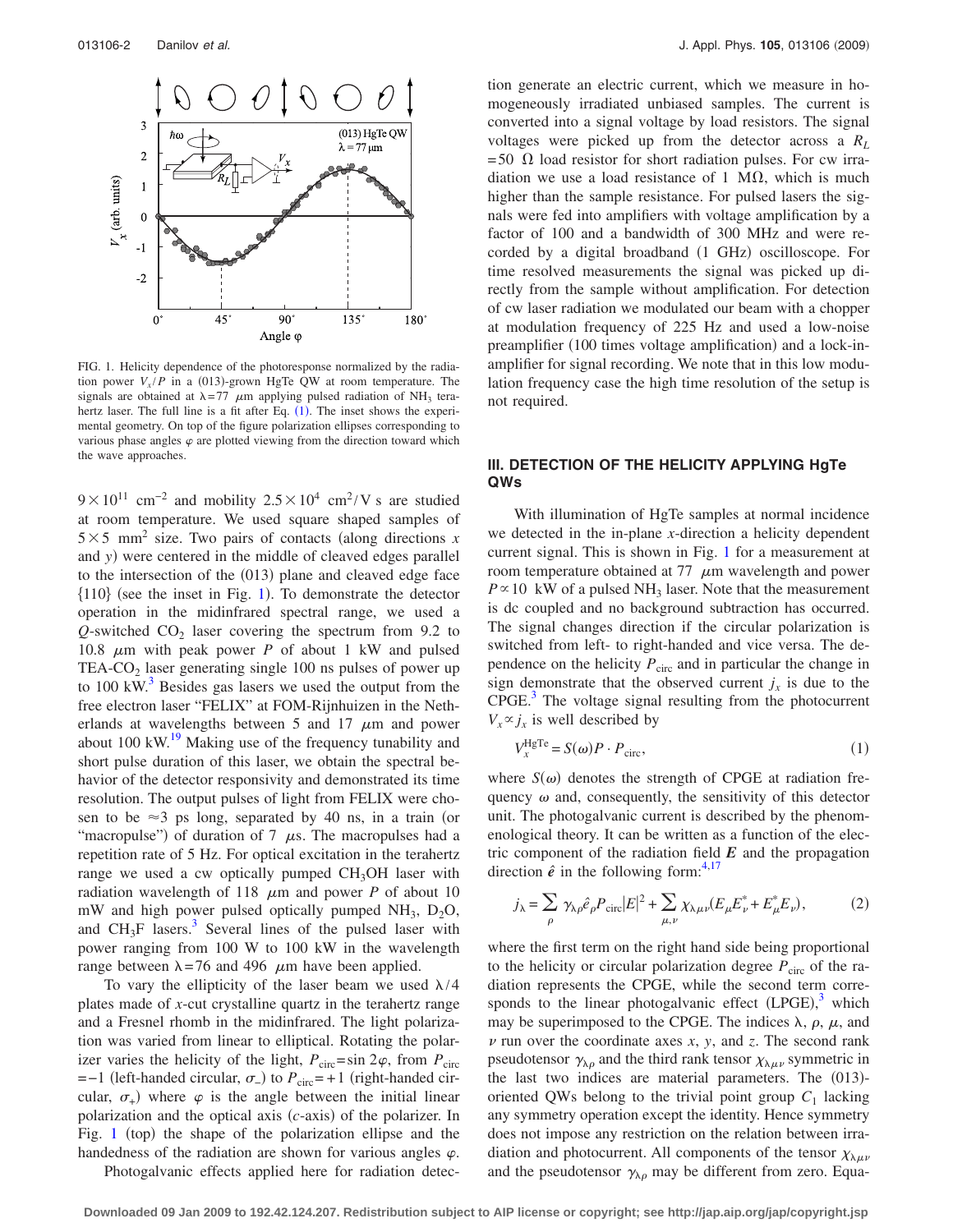<span id="page-2-1"></span>

FIG. 2. CPGE spectrum of HgTe QW (full circles) in the terahertz-range normalized by power incident on the sample for circularly polarized radiation ( $\varphi$ =135°). Top inset shows the helicity dependence obtained in HgTe QW applying radiation of a *cw* CH<sub>3</sub>OH laser at  $\lambda = 118$   $\mu$ m. Full line in the inset is the fit after Eq.  $(3)$  $(3)$  $(3)$ . Bottom inset shows transmittance spectrum obtained by FTIR spectroscopy. Triangles show the spectrum of bulk GaAs sample in response to the elliptically polarized radiation. The data are given for angles  $\varphi = 22.5^{\circ}$  corresponding to the maximum of the voltage signal.

tion ([2](#page-1-2)) yields for normal incidence of the radiation the angle  $\varphi$  dependence of the photosignal  $V_x \propto j_x$ ,

<span id="page-2-0"></span>
$$
V_x/P = S(\omega)\sin 2\varphi + b(\omega)\sin 4\varphi + c(\omega)\cos 4\varphi + d(\omega),
$$
\n(3)

where  $S(\omega)$ ,  $b(\omega)$ ,  $c(\omega)$ , and  $d(\omega)$  can be consistently expressed by components of the tensors  $\gamma_{\lambda\rho}$  and  $\chi_{\lambda\mu\nu}$  defined in Eq.  $(2).^{20}$  $(2).^{20}$  $(2).^{20}$  $(2).^{20}$  $(2).^{20}$  While at most wavelengths we found that the first term in Eq.  $(3)$  $(3)$  $(3)$  dominates (see Fig. [1](#page-1-0)), at some wavelengths we also find a small polarization independent current offset and a slight distortion of the sine-shape of the  $V<sub>x</sub>$  versus  $\varphi$ curve. This deviation from the sin  $2\varphi$  behavior is demon-strated in the inset in Fig. [2](#page-2-1) for 118  $\mu$ m wavelength of the cw CH3OH laser. The solid line in this inset is calculated after Eq. ([3](#page-2-0)) yielding a good agreement to the experiment. Note, however, that for a technical application as an ellipticity detector described here, it is desirable to have samples with dominating CPGE term being simply proportional to *P*<sub>circ</sub> like the photoresponse in Fig. [1.](#page-1-0) For all wavelengths this goal could be achieved by using technologically available  $(112)$ -grown samples.<sup>6</sup> The reason is the higher symmetry of such structures. In (013)-oriented samples investigated in our work the CPGE current can have arbitrary direction and, in fact, the projection of the current on the connecting line between the contacts is measured. Furthermore three LPGE current contributions are allowed due to the low symmetry of the samples. In contrast, in (112)-grown structures the current direction for normal incidence is bound to the [1<sup>10</sup>]-crystallographic direction. This is because such samples belong to the  $C_s$  point group forcing the CPGE current to a direction normal to the mirror reflection plane. This feature makes the preparation of samples with dominating CPGE for all wavelengths possible. Picking up the signal from the [110]-direction should increase the sensitivity and smoothen the spectral dependence.

In Figs. [2](#page-2-1) and [3](#page-2-2) the spectral dependence of the CPGE is shown for the terahertz and infrared ranges, respectively. The

<span id="page-2-2"></span>

FIG. 3. (Color online) CPGE spectrum of HgTe QW and Te bulk crystal obtained in response to the midinfrared circular polarized radiation and normalized by power incident on the sample for circularly polarized radiation. The data are obtained for angles  $\varphi = 135^\circ$  applying *Q*-switched CO<sub>2</sub> laser (full circles) and free electron laser FELIX (open circles). The data of Te are plotted by squares. Triangles represent spectral response of the LPGE bulk GaAs unit obtained by pulsed  $TEA-CO<sub>2</sub>$  laser radiation. The data are given for angles  $\varphi = 22.5^{\circ}$  corresponding to the maximum of the voltage signal. The shadow area indicates the spectral range of a  $CO<sub>2</sub>$  laser. Left and right insets show the CPGE temporal response of HgTe QWs to subpicosecond infrared pulses of FELIX ( $\lambda = 9$   $\mu$ m) and the transmittance spectra obtained by FTIR spectroscopy, respectively.

measurements are carried out at room temperature at normal incidence of radiation and for circularly polarized radiation  $(\varphi = 135^{\circ})$  where the CPGE signal is maximal. In the terahertz range molecular lasers were applied, while the measurements in the infrared range were performed using FELIX (open circles in Fig. [3](#page-2-2)) and a  $Q$ -switched  $CO<sub>2</sub>$  laser (full circles in Fig. [3](#page-2-2)). In the infrared range CPGE in HgTe QWs does not show much dispersion for  $\lambda$  between 8 and 14  $\mu$ m, while in the terahertz range the photocurrent rises significantly with the increasing wavelength. The spectral behavior of the signal is mainly caused by the mechanism involved in the radiation absorption, interband in the midinfrared range, and Drude-like in the terahertz range. The sensitivity in the midinfrared range being of the order of 80 mV/kW is comparable with that of photon drag detectors widely applied for detection of infrared laser radiation.<sup>3[,21](#page-5-13)[,22](#page-5-14)</sup> Comparing sensitivities of HgTe QW and GaAs QW devices in the terahertz range, we obtain that a detector element made of one single HgTe QW  $(S=10 \text{ mV/kW}$  for  $\lambda=148 \mu \text{m}$ ) has about 100 times higher sensitivity per QW than devices based on GaAs QWs[.23](#page-5-15) The sensitivity of HgTe QW based devices can be further improved simply by using a larger number of QWs.

To determine the time resolution of our device we used 3 ps pulses of FELIX. The left inset in Fig. [3](#page-2-2) shows that the response time is at most 100 ps. We attribute the observed time constant to the bandwidth of our electronic setup. A fast response is typical for photogalvanics where the signal decay time is determined by the momentum relaxation time<sup>3[,17](#page-5-8)</sup> being in our samples of the order of 0.3 ps at room temperature. As a large dynamic range is important for detection of laser radiation, we investigated the dependence of the sensitivity of the detection system on the radiation intensity applying cw and high-power pulsed radiation. We observed that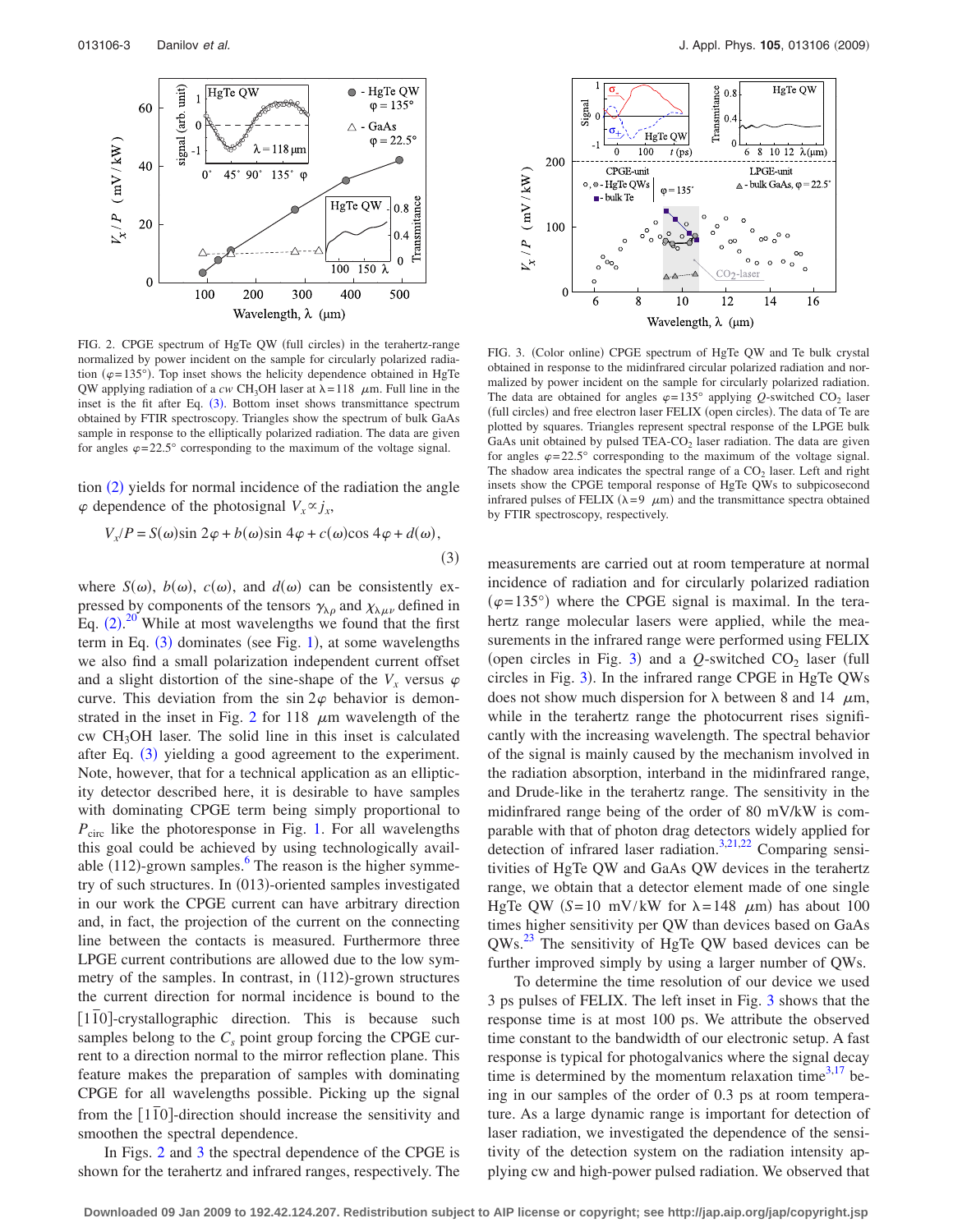<span id="page-3-0"></span>

FIG. 4. Sensitivity of the (013)-oriented HgTe QW CPGE-detector unit as a function of the angle of incidence for circularly polarized radiation. The data are shown for the rotation of the angle of incidence in the  $(xz)$ -plane. Full line shows the fit of the data to the phenomenological theory taken into account besides CPGE, an additional contribution of the circular photon drag effect (Ref. [25](#page-5-17)).

the ellipticity detector at homogeneous irradiation of the whole sample remains linear up to 2  $MW/cm<sup>2</sup>$  over more than nine orders of magnitude.

In a further experiment we checked the variation in the sensitivity due to a deviation from normal incidence of radiation. Measurements at oblique incidence demonstrate that the CPGE current attains maximum at normal incidence. This is shown in Fig. [4](#page-3-0) for angles of incidence  $\theta_0$  in the range  $\pm 30^{\circ}$  at a wavelength  $\lambda = 148$   $\mu$ m and for circularly polarized light. We find that the sensitivity is reduced at a deviation from normal incidence. This behavior follows from Eq. ([2](#page-1-2)) yielding  $j \propto t_p t_s \cos \theta$ , where  $t_p$  and  $t_s$  are the Fresnel transmission coefficients for  $s$ - and  $p$ -polarized light, and  $\theta$  is the refraction angle given by sin  $\theta = \sin \theta_0 / n_\omega$  where  $n_\omega$  is the refraction index.<sup>24</sup> Experimentally, however, we observed that in our samples the photocurrent drops more strongly with increasing  $\theta_0$  than expected from Fresnel's formula. We attribute this effect to a superposition of CPGE with the circular photon drag effect $^{25}$  at oblique incidence. Because both effects are proportional to  $P_{\text{circ}}$  and have the same temporal kinetic, this superposition does not compromise the detector's functionality.

## **IV. DETECTION OF THE ELLIPSE'S AZIMUTH ANGLE WITH BULK GaAs**

To obtain all Stokes parameters besides the CPGE that provides an information on the radiation helicity, an additional detector element for determination of the ellipse azimuth is needed.<sup>1</sup> In our previous work aimed at the detection of terahertz radiation we used for this purpose the linear photogalvanic effect in SiGe QWs. The LPGE in SiGe structures is also detected in the midinfrared range. $^{26}$  However, the signal is rather small and the response is obtained only at wavelength about 10  $\mu$ m under resonant intersubband transitions. To search for other materials, with the aim to increase the sensitivity and to extend the spectral range of the detector, we analyze here the LPGE in bulk GaAs crystals. Bulk GaAs crystals belong to  $T_d$  point group symmetry.

<span id="page-3-1"></span>

FIG. 5. Helicity dependence of the photoresponse normalized by the radiation power  $V/P$  in bulk Te (circles) and bulk GaAs (triangles) samples at room temperature. The signals are obtained at  $\lambda = 9.7$   $\mu$ m applying pulsed TEA CO<sub>2</sub> laser radiation. Full and dashed lines are fits after  $V_z/P \propto \sin 2\varphi$ and  $V_{[1\bar{1}0]}/P \propto \sin 4\varphi$  for Te and GaAs, respectively. Insets show the experimental geometry for both samples. In the GaAs-detector unit the signal of each contact pair is fed into a differential amplifier floating against ground.

While the CPGE in materials of this symmetry is forbidden, a LPGE current can be generated applying linearly or elliptically polarized radiation.

We prepared (111)-oriented p-type GaAs samples of  $5 \times 5 \times 2$  mm<sup>3</sup> sizes with a contact pair along the *x*||[1<sup>*T*0</sup>] and  $y \parallel [11\overline{2}]$  axes as sketched in Fig. [5.](#page-3-1) We used materials with free hole densities of about  $2.3 \times 10^{16}$  cm<sup>-3</sup> like it previously been used for detection of the plane of polarization of linearly polarized radiation.<sup>27</sup> In our measurements we aligned the  $\lceil 1\bar{1}0 \rceil$  side of the sample parallel to the light polarization vector of the laser beam. The current of each contact pair is fed into a differential amplifier floating against ground.

According to Eq. ([2](#page-1-2)) irradiation with polarized radiation propagating in the [111] crystallographic direction yield transverse signals given by

$$
\frac{V_{[11\bar{2}]} }{P} = C(\omega) \frac{(|E_x|^2 - |E_y|^2)}{|E|^2},
$$
  

$$
\frac{V_{[1\bar{1}0]}}{P} = C(\omega) \frac{(E_x E_y^* + E_y E_x^*)}{|E|^2},
$$
 (4)

where  $C(\omega)$  is a constant factor being proportional to the only one nonzero component of the third rank tensor  $\chi$ <sup>[24](#page-5-16)</sup>. our experimental setup where the radiation ellipticity is varied by the rotation of the quarter-wave plate by an angle  $\varphi$ ,  $(|E_x|^2 - |E_y|^2)/|E|^2 = (1 + \cos 4\varphi)/2$ , and  $(E_x E_y^* + E_y E_x^*)/|E|^2$  $=\sin 4\varphi/2$ . Applying infrared radiation we clearly detected both dependences of the photosignal. Figure [5](#page-3-1) shows the angle  $\varphi$  dependence of  $V_{[1\bar{1}0]}/P$  obtained applying radiation at  $\lambda = 9.7$   $\mu$ m.

From the angle  $\varphi$  dependence we obtain the LPGE constant  $C(\omega)$ , which determines the detector element sensitivity providing the calibration of the device. Figure [3](#page-2-2) shows the spectral behavior of the constant  $C(\omega)$  at infrared wavelengths obtained by the  $Q$ -switched  $CO<sub>2</sub>$  laser. The sensitivity of the order of 20 mV/kW is measured for the angle  $\varphi$  $= 22.5^{\circ}$  at which signal achieves its maximum value. This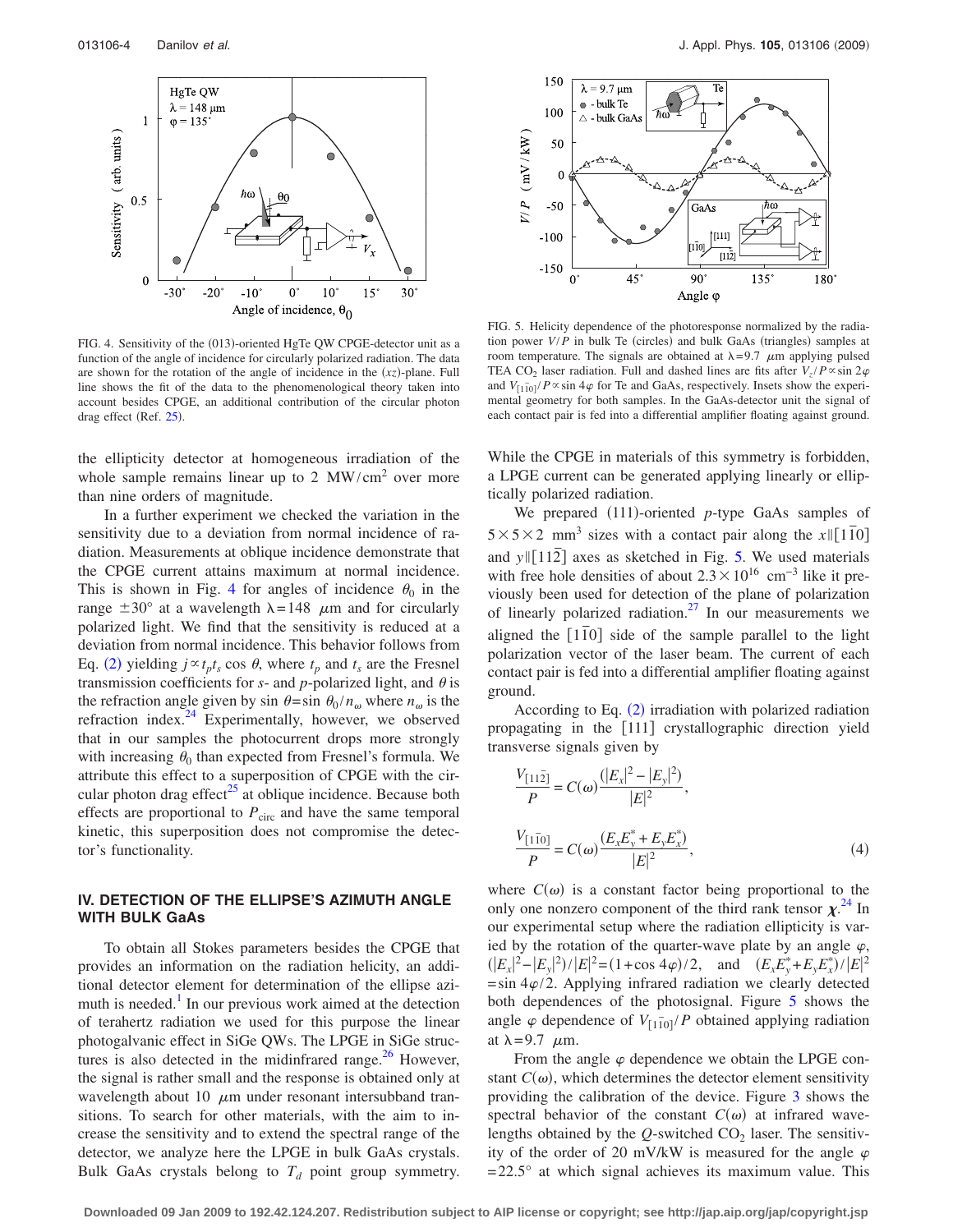value is comparable to that of the HgTe QW CPGE-detector unit. We also obtained a considerable signal in the terahertz range characterized by the same angle  $\varphi$  dependences. Here the sensitivity at 148  $\mu$ m is also comparable to that of the HgTe QW CPGE-detector unit and is about 20 times higher than that measured previously in SiGe QWs.<sup>2</sup>

To obtain the Stokes parameters of a radiation field the signals from HgTe QW and bulk GaAs must be measured simultaneously. In the work on a terahertz ellipticity detector we simple stacked the CPGE- and the LPGE-detector units. This arrangement is only possible if the first of the two elements is practically transparent to the incident radiation. Therefore we carried out Fourier transform infrared (FTIR) measurements of the transmission of HgTe QW. These data are shown in the insets in Figs. [2](#page-2-1) and [3.](#page-2-2) The essential result is that the sample is almost transparent and can be used in a stacked configuration. The transmittance in the whole spectral range is about 30%–40%, which just corresponds to the reflectivity of the sample. The oscillations in the spectrum are due to interference in the plane-parallel transparent semiconductor slab. The magnitude of the reflection can be reduced by antireflection coatings improving the sensitivity of the detector system.

### **V. STOKES PARAMETERS**

From the signals obtained by the CPGE-detector unit (HgTe QW) and by the LPGE-unit (bulk GaAs), it follows that simultaneous measurements of two signals allow one the determination of the Stokes parameters, which completely characterize the state of polarization of the radiation field. The Stokes parameters defined according to Ref. [28](#page-5-20) are directly measured in our detector units yielding

$$
s_0 = |E|^2,
$$
  
\n
$$
\frac{s_1}{s_0} = \frac{|E_x|^2 - |E_y|^2}{|E|^2} = \frac{V_{[11\bar{2}]}^{GaAs}}{PC(\omega)},
$$
  
\n
$$
\frac{s_2}{s_0} = \frac{E_x E_y^* + E_y E_x^*}{|E|^2} = \frac{V_{[1\bar{1}0]}^{GaAs}}{PC(\omega)},
$$
  
\n
$$
\frac{s_3}{s_0} = \frac{i(E_y E_x^* - E_x E_y^*)}{|E|^2} = P_{\text{circ}} = \frac{V_x^{\text{HgTe}}}{PS(\omega)},
$$
\n(5)

where the parameter  $s_0 \propto P$  does not contain information about the polarization state and determines the radiation intensity.

# **VI. CPGE UNIT BASED ON BULK Te**

Finally we investigated CPGE in another narrow band semiconductor—bulk Te—with respect to its applicability in an ellipticity detector and compare the results with the data on HgTe QW structures. In fact bulk Te was the first material in which the CPGE was detected. $^{29}$  Single crystal Te belongs to the point group  $D_3$  where second rank pseudotensors are diagonal in a coordinate system with *z* along the trigonal crystallographic axis. This axis is also the growth direction

of bulk crystals. The macroscopic shape of Te is hexagonal. Thus, irradiating a sample along *z* direction generates a longitudinal current along this axis. Equation  $(2)$  $(2)$  $(2)$  yields for the photosignal  $V_z \propto j_z$  in Te (Ref. [30](#page-5-22))

$$
V_z/P = \tilde{S}(\omega)P_{\text{circ}}.\tag{6}
$$

In order to measure this current we prepared two contacts around circumferences of hexagonal prism shaped specimens, see inset in Fig. [5.](#page-3-1) We used *p*-doped tellurium crystals, which at room temperature have the hole concentration of about  $3.5\times10^{16}$  cm<sup>-3</sup>. The samples were of 11.5 mm long and had a cross section of  $\approx 20$  mm<sup>2</sup>. Illuminating the crystal along the *z* axis by midinfrared radiation we detected a polarization dependent signal reversing polarity upon switch-ing the radiation helicity (see Fig. [5](#page-3-1)). In our experimental setup the radiation helicity is varied by the rotation of the quarter-wave plate by an angle  $\varphi$  according to  $P_{\text{circ}} = \sin 2\varphi$ . The signal  $V<sub>z</sub>$  is well described by this dependence. The possible contribution of the longitudinal photon drag effect is vanishingly small in our samples at room temperature in agreement with Ref. [29.](#page-5-21) Figure [3](#page-2-2) shows the spectral behavior of the sensitivity of the Te sample obtained for circularly polarized radiation. Our investigations demonstrate that in this material the sensitivity in the midinfrared is about three times higher than that observed for a HgTe single QW (Fig. [3](#page-2-2)). The data prove that bulk Te can be used as CPGE detector unit in the midinfrared. However, application of multiple HgTe QWs for which the sensitivity scales linearly with the number of QWs should provide a sensitivity substantially higher than that of Te making HgTe QWs preferable for ellipticity detection. In the terahertz range we did not find a CPGE signal in Te even when applying the highest available radiation power.

#### **VII. CONCLUSION**

We demonstrated that the application of narrow gap low dimensional HgTe structures allows all-electric detection of the Stokes parameters of elliptically polarized radiation from the midinfrared to the terahertz range. The sensitivity and linearity of the detection system developed here have been found to be sufficient to characterize the polarization of laser radiation from low-power cw-lasers to high-power laser pulses. The short relaxation time of free carriers in semiconductors at room temperature makes it possible to detect subnanosecond laser pulses demonstrated with the free-electronlaser FELIX. Finally we note that a further increase in the sensitivity may be obtained by using multiple QWs and technologically available (112)-grown samples.

#### **ACKNOWLEDGMENTS**

We thank S. A. Tarasenko, E. L. Ivchenko, and V. V. Bel'kov for useful discussions. The financial support of the DFG and RFBR is gratefully acknowledged. The work of L.E.G. is also supported by "Dynasty" Foundation—ICFPM and President grant for young scientists.

<span id="page-4-0"></span><sup>&</sup>lt;sup>1</sup>S. D. Ganichev, J. Kiermaier, W. Weber, S. N. Danilov, D. Schuh, Ch. Gerl, W. Wegscheider, D. Bougeard, G. Abstreiter, and W. Prettl, [Appl.](http://dx.doi.org/10.1063/1.2775809)